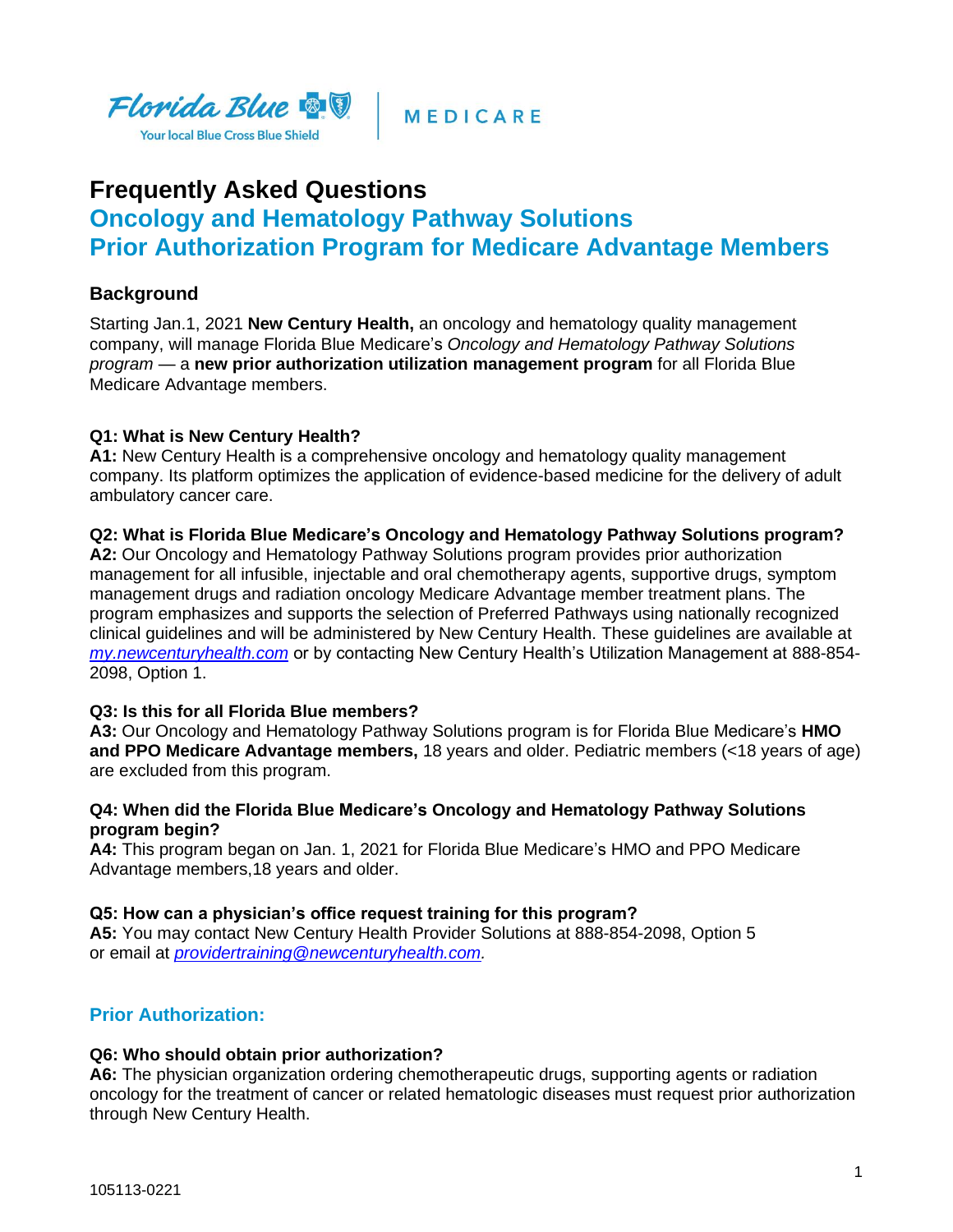# **Q7: What is the transition of care process?**

**A7:** Authorizations issued by Florida Blue Medicare before Dec. 31, 2020 are effective until the authorization end date. Upon expiration, authorization requests must be submitted to New Century Health. If continued authorization is not obtained from New Century Health, affected claims may be denied.

# **Q8: What are some key features of the program?**

### **A8: Key features of the program include:**

- An online provider portal offering:
	- o Member eligibility verification
	- $\circ$  Real-time approvals when selecting evidence-based New Century Health treatment care pathways
	- o Determination of needed clinical documentation for medical necessity review
	- o Viewing all submitted requests for authorization in one location
	- Supportive telephonic authorization staff
		- $\circ$  Monday Saturday, 8 a.m. 8 p.m. ET, call 888-854-2098
			- Option 1 Medical/Hematology Oncology
			- Option 2 Radiation Oncology
			- $\circ$  Calls received after hours, weekends and holidays will be routed to New Century Health via on-call services by contacting 888-854-2098.
	- Peer-to-peer discussions
		- $\circ$  Monday Saturday, 8 a.m. 8 p.m. ET can be initiated by contacting New Century Health at 888-854-2098
			- Option 3 Peer-to-peer request
		- $\circ$  Calls received after hours, weekends and holidays will be routed to New Century Health via on-call services by contacting 888-854-2098.
	- Quick turnaround time on authorization requests submitted via portal or phone will adhere to the Centers for Medicare and Medicaid Services (CMS) turnaround times guidelines.
	- Use of nationally recognized, evidence-based treatment guidelines. New Century Health is a National Comprehensive Cancer Network (NCCN) licensee of the Drugs and Biologics Compendia.

### **Q9: How do I obtain prior authorization?**

**A9:** Submit medication or radiation oncology treatment requests to New Century Health via the following method:

- Log into New Century Health's provider web portal at *[my.newcenturyhealth.com](https://my.newcenturyhealth.com/)* **OR**
- Contact New Century Health's Utilization Management Intake department
	- $\circ$  Monday Saturday, 8 a.m. 8 p.m. ET, call 888-854-2098,
		- Option 1 Medical/Hematology Oncology
		- Option 2 Radiation Oncology
	- $\circ$  Calls received after hours, weekends and holidays will be routed to New Century Health via on-call services by contacting 888-854-2098.

# **Q10: Which drugs require prior authorization?**

**A10:** Drugs requiring prior authorization management include all chemotherapeutic drugs, symptom management drugs, supporting agents and radiation treatment for members with a diagnosis code included in the following range: C00-D49, E34.0, K31.7, K63.5, L53.8, Q85, Z51.0, Z51.1 - D50-D53, D55-D59.2, D59.6-D62, D63.0, D63.8, D64, D68.5, D68.6, D69-D77, D89.2, I88, Z41.8 (when cancer related).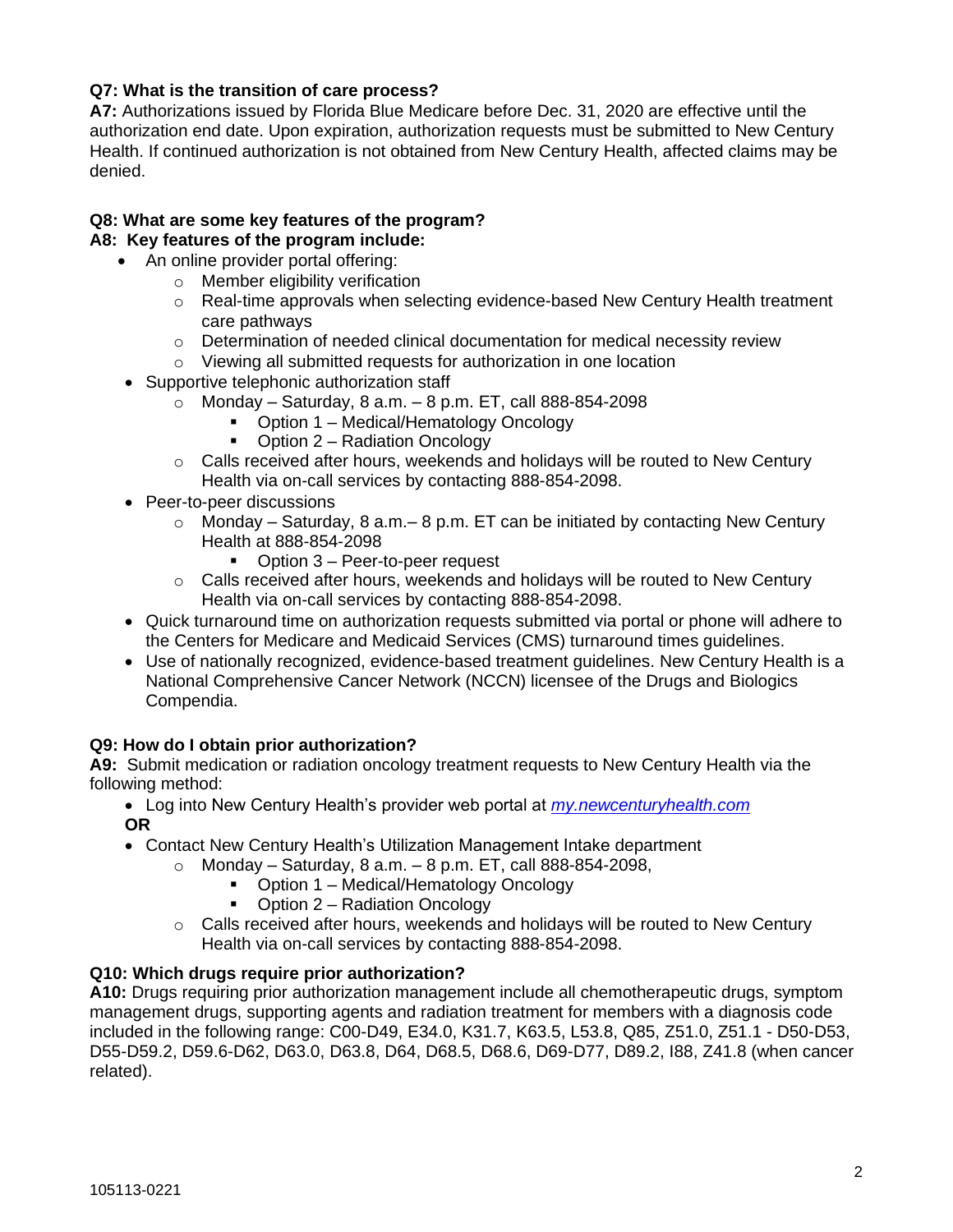### **Q11: What specialties are included in Florida Blue Medicare's Oncology and Hematology Pathway Solutions program?**

**A11:** As of Jan. 1, 2021, the medical specialties included in the program are: Medical Oncology, Hematology, Gynecologic Oncology, Surgical Oncology, Radiation Oncology and Urology.

### **Q12: Who at New Century Health will be reviewing chemotherapy requests?**

**A12:** Chemotherapy requests will be reviewed by New Century Health medical reviewers who are licensed medical or radiation oncologists. They are not incentivized to disapprove your requests, as they use nationally recognized clinical guidelines when performing reviews. These guidelines are available at *[my.newcenturyhealth.com](https://my.newcenturyhealth.com/)* or by contacting New Century Health's Utilization Management at 888-854-2098, Option 1.

If the request does not meet evidence-based treatment guidelines, New Century Health may request additional information or initiate a physician discussion with the requesting provider.

#### **Q13: What will the New Century Health authorization look like, and how long is it valid?**

**A13:** The NCH authorization will start with "AR" followed by at least four digits (e.g. AR1000). It is valid for the duration indicated on the Medication Request Authorization (MRA) or the Service Request Authorization (SRA).

### **Q14: What place of service does this prior authorization review process include?**

**A14:** The Oncology and Hematology Pathway Solutions program applies to services rendered (e.g., chemotherapy, hematology administration or radiation treatments) in an outpatient setting, which could include the physician's office, infusion centers and outpatient hospital locations.

#### **Q15: Where do I obtain a prior authorization for inpatient chemotherapy and/or radiation treatments?**

**A15:** Inpatient authorization for chemotherapy and/or radiation services will follow existing Florida Blue Medicare processes and requirements.

### **Claims:**

#### **Q17: Where should I submit related claims once prior authorization is obtained through New Century Health?**

A17: Claims would continue to be submitted to Florida Blue Medicare through Availity<sup>®1</sup> or at the address listed below, unless you hold a direct agreement with New Century Health and have been instructed to bill New Century Health directly.

Florida Blue Medicare Claim Processing Department P.O. Box 1798 Jacksonville, Florida 32231-0014

The payer ID for electronic claim filing is Florida Blue Medicare (FBM01). Please refer to the back of the member's ID card for specific instructions.

Billing information, including the above, can be referenced in the *[Manual for Physicians and Providers](https://www.floridablue.com/providers/tools-resources/provider-manual)* on the Florida Blue website at *[floridablue.com](file:///C:/Users/j5x7/AppData/Local/Microsoft/Windows/INetCache/Content.Outlook/89RFDBU3/floridablue.com)* under the Tools and Resources section.

#### **Q18: Does a prior authorization guarantee payment?**

**A18:** No, a prior authorization does not guarantee payment for services. Payment of claims is dependent on eligibility, covered benefits, provider contracts, and correct coding and billing practices. For specific details, please refer to our *[Manual for Physicians and Providers.](https://www.floridablue.com/providers/tools-resources/provider-manual)*